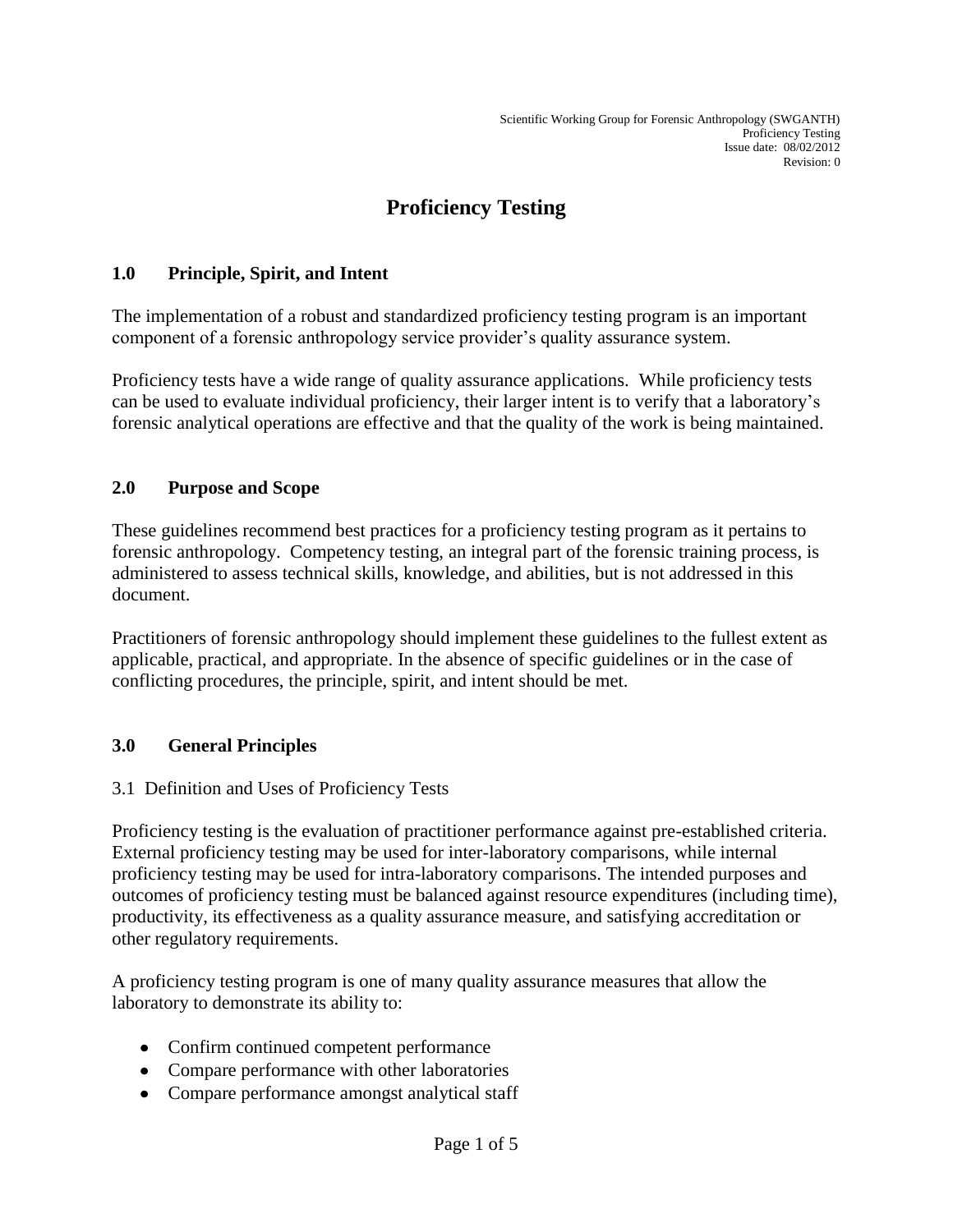- Identify areas for improvement
- Ensure customer confidence in the reliability of the laboratory's work product

Proficiency tests assess the quality of operations. At the laboratory level, proficiency testing may reveal:

- Ambiguities, inadequacies or other problems with standard operating procedures (SOPs)
- Gaps in training programs
- Problems with equipment and equipment maintenance, calibration and performance check programs
- Instability of examination materials
- Problems with methods

Additionally, on a profession-wide level, proficiency tests are useful for:

- Generating uncertainty of measurement data
- Identifying inter-laboratory trends or trends in laboratory systems
- Generating inter-observer error data and trends

3.2 Types of Proficiency Tests

3.2.1 External vs. Internal Tests

An external proficiency test is obtained from and reported to a provider external to the laboratory's quality assurance system. An internal proficiency test, however obtained, is reported within the laboratory's quality assurance system.

#### 3.2.2 Open vs. Blind Tests

An open proficiency test is one in which the analysts are aware they are being tested, while a blind proficiency test is one in which the analysts are unaware they are being tested. While both are used in the forensic science community, open proficiency tests are more common and more practical.

#### **4.0 Best Practices**

#### 4.1 Laboratory Proficiency Testing Program

The laboratory's proficiency testing program should include policies, guidance, and procedures for:

- $\bullet$  Identifying and defining the analytical tests the laboratory performs (e.g., estimating biological profile, trauma analysis)
- Establishing criteria for the evaluation of proficiency tests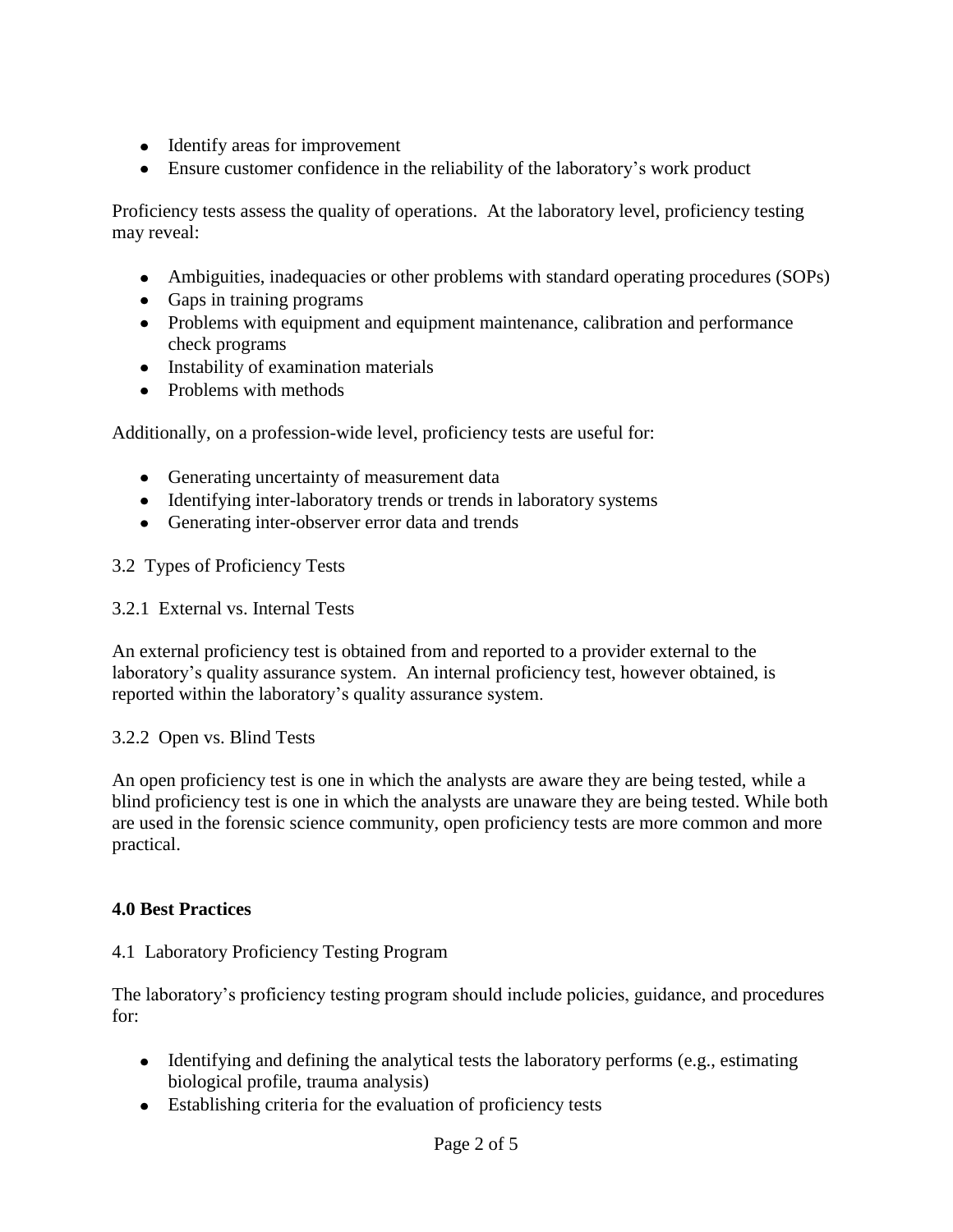- Providing instructions for testing in infrequent or specialty examinations (e.g., histology, scanning electron microscope)
- Scheduling tests (it is recommended that each analyst is proficiency tested annually, with at least one analyst participating in an external proficiency test annually)
- Securing the tests from deliberate or accidental loss of integrity
- Selecting analysts for external proficiency testing
- $\bullet$  Selecting the individual(s) administering the test(s)
- Retaining proficiency test records (it is recommended that test records be retained for at least five years)
- Reviewing proficiency test, to include corrective action procedures and root cause analysis when failures occur.
- Administering and documenting proficiency tests

As applicable, the documentation of a laboratory's proficiency testing program should include, at a minimum:

- The test set identifier (i.e.*,* unique identification number)
- How samples or testing materials were obtained or created
- Identity of the individual administering the test
- Identity of the analyst taking the test
- Date of analysis and completion
- Originals or copies of all data and notes supporting the conclusions
- Proficiency test results
- Any discrepancies noted
- Indication that performance has been reviewed and feedback provided to the analyst taking the test
- Details of the corrective actions taken (when necessary)

In addition, the laboratory should:

- Periodically conduct an independent review and assessment of proficiency testing results using subject matter experts
- Periodically perform intra- and inter-laboratory comparisons of proficiency test results
- Review overall performance in proficiency testing and, when necessary, take corrective action

4.2 Test Formats, Materials and Procedures

The following should be considered when developing, administering, and taking proficiency tests:

- The laboratory's SOPs should be followed
- Tests should be sufficiently rigorous and represent the challenges of forensic casework
- Tests should use a hands-on format and produce an analytical result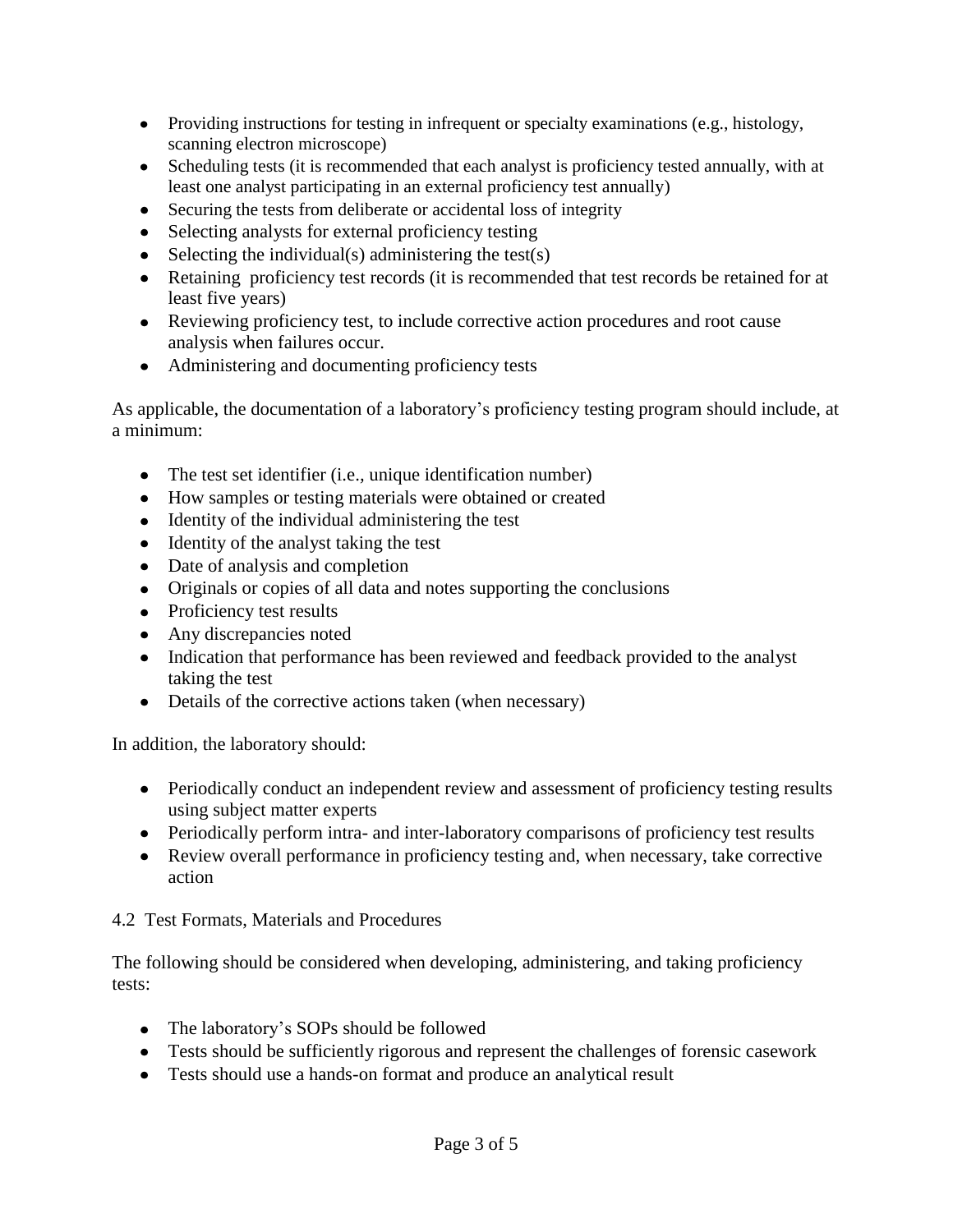- The proficiency test should be a single task within the area being tested (e.g., estimating sex from the head of a femur)
- Tests should be graded pass/fail
- Whenever possible, the laboratory should obtain external proficiency testing materials from accredited proficiency test providers
- Human anatomical specimens, high quality casts and reproductions, and graphic exemplars (photographs, radiographs, and other imagery) are acceptable as proficiency test materials depending on the circumstances and nature of the task being tested
- Proficiency test materials should maintain uniformity and not change over time, and material should be reviewed following a regular schedule to assess the material for deterioration or damage
- Acceptable ranges for analytical measurements and final results should be defined
- It is acceptable to forego *a priori* correct results in favor of determining 'pass' standards *post facto*; that is, after all proficiency tests are completed and the range of results is tabulated
- Successful completion of a proficiency test means either obtaining the defined response or completing corrective actions pursuant to laboratory policy and/or directives from external agencies, as appropriate
- Corrective action pertaining to test failures, including root cause analysis, should be fully documented

# **5.0 Unacceptable Practices**

The following practices are considered unacceptable and should be avoided when administering or taking proficiency tests:

- Automatically attributing proficiency test failures to lack of individual proficiency
- Over-reliance on proficiency test results to evaluate laboratory quality or individual proficiency
- Unconditionally excusing or providing waivers to analysts from taking annual proficiency test(s)
- Using proficiency test results to determine methodological error rates
- Using only non-analytical tasks (e.g., proper opening and sealing of an evidence bag) as a proficiency test
- Putting evidence, personnel or other resources at risk while performing proficiency testing
- Failing to secure or control information in proficiency tests
- Using non-validated or discredited methods in proficiency tests